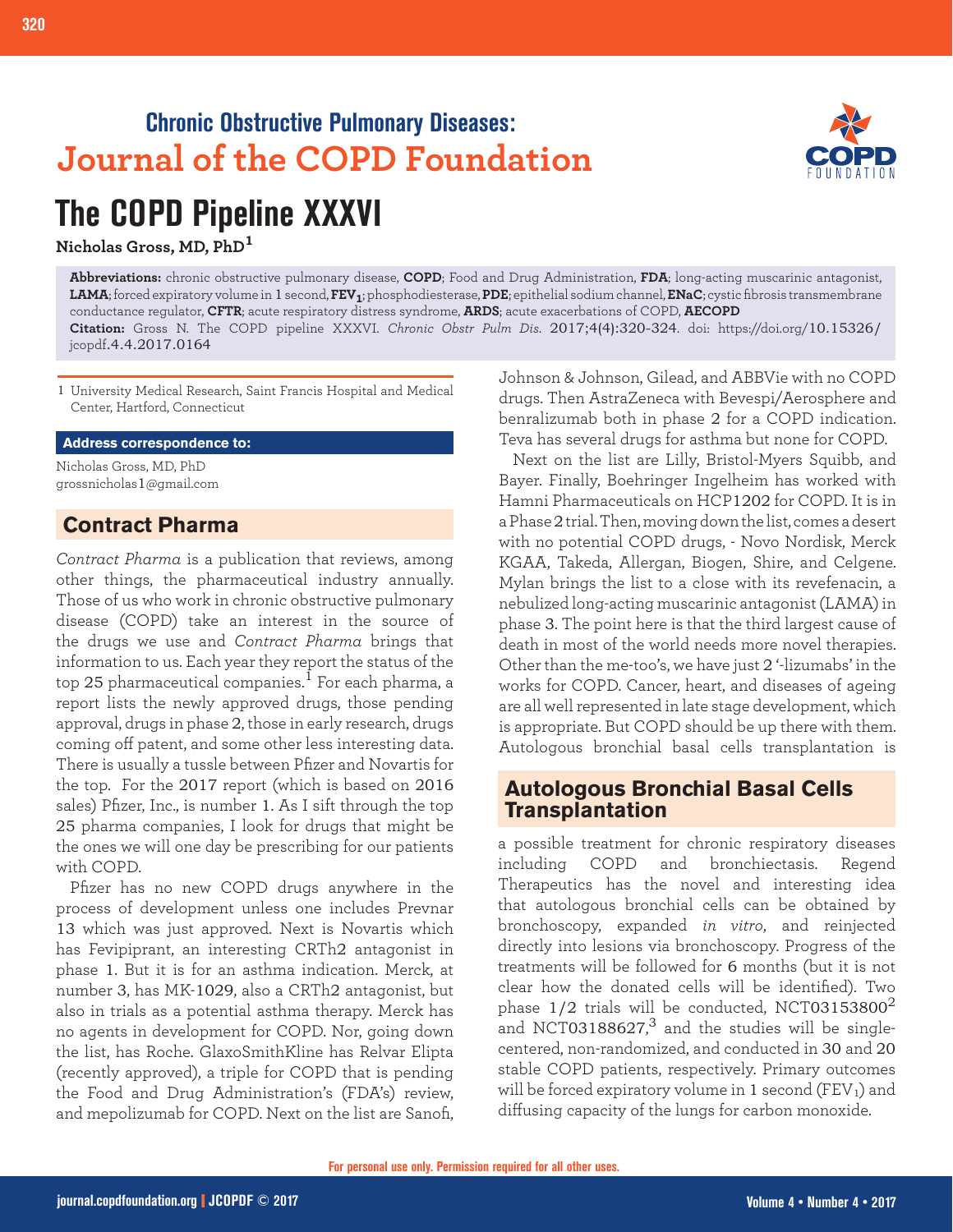GSK2269557 is a phosphoinositide-3 kinase delta

#### **GSK2269557**

inhibitor that is being investigated for an antiinflammatory action in COPD. A recently completed phase 1 study enrolled 12 healthy participants who received the agent by dry powder inhalation. The primary outcomes, apart from the usual pharmacokinetic and safety outcomes, were a range of lung function measurements over the following 6 days (results pending) (NCT 01762878).<sup>4</sup>

### **RPL554**

RPL554 is a dual phosphodiesterase (PDE) 3/4 inhibitor nebulized for acute exacerbations of COPD. The molecule displays simultaneously bronchodilator and anti-inflammatory properties. In a recently completed trial, 40 individuals with COPD were entered in a phase 2 trial with 3 arms, namely 2 doses of RPL554 plus tiotropium and a control group that received only tiotropium. The primary outcome was peak  $FEV<sub>1</sub>$  on day 3 of treatment (NCT03028142) (results pending).<sup>5</sup>

## **Colistimethate Sodium**

Colistimethate sodium, also known as polymixin E, is a well-known antibiotic that is effective against most gram-negative bacilli. It fell out of use due to renal toxicity but remains a last resort against *Pseudomonas aeruginosa, Klebsiella pneumoniae, and Acinetobacter*. In a placebo-controlled trial including 264 participants, the primary outcome will be time to first exacerbation.<sup>6</sup>

## **A Triple for COPD?**

A trial of a fixed combination of fluticasone furoate/ umeclidinium/vilanterol has been announced in clinicaltrials.gov (NCT03046069).7 Previous developments of fixed combinations of 2 components have faced the FDA "combination rule" that the optimal dose of each component must be determined in the presence of the other component. The rationale has been that the optimal dose of a drug cannot be assumed to be the same in the presence of another drug as it was in isolation. This rule often required trials of 8 or more arms to find acceptable doses of each component and often several such multi-armed trials were needed.

The costs of these trials often went into 7 figures. The mathematics of a triple required a logarithmic increase in the number of arms each trial would require--a daunting task. Which is why molecules with 2 actions, e.g., an antimuscarinic moiety and an adrenergic moiety, are being developed as single agents by some pharmaceutical companies. (That tactic has brought its own problems including the finding that it has been difficult to fashion a hybrid molecule in which the 2 moieties have significant and roughly equal potencies). The NCT03046069 trial seems to suggest either that the large number of arms and trials will be undertaken or that the FDA rule has been relaxed.

The present study, by GlaxoSmithKline, will put all 3 components, beta-agonist, anticholinergic, and corticosteroid, on the same molecule. It is referred to as a "single inhaler triple". Enrollment will be a single participant. Yes, 1 patient. The dual primary outcomes will be "evaluation of the key relevant attributes of COPD treatment (time frame: up to 368 hours)" and "evaluation of the preferences, priorities and treatment goals of subjects with COPD for inhaled treatments."<sup>7</sup>

### **Acumapimod**

Acumapimod (BCT-197) is an oral p38 MAP kinase inhibitor that is being developed as a therapy for acute exacerbations of COPD. Previous studies undertaken by Novartis, showed the drug has the capacity to reduce the inflammatory marker TNF $a$  and to increase  $FEV<sub>1</sub>$ . Previous studies showed the drug to be well tolerated in the target population. The aim is to shorten the duration of acute exacerbations of COPD, something that would be novel. A placebo-controlled randomized study will enroll 255 individuals with COPD who will receive either the drug or placebo to standard of care for the treatment of an acute exacerbation in a phase 2 trial (NCT02700919).<sup>8</sup> Primary outcomes are safety and pharmacokinetics.

#### **Emera 003COPD**

Emera 003COPD is an antioxidant and metal chelator that is being developed by Emeramed for patients with "COPD with bronchitis" (NCT 03123692). $9$  The double-blind placebo controlled trial will be in phase 2. The only previous trial of this agents was as a treatment for mercury intoxication (NCT02486289).<sup>10</sup> I cannot find any other information about this agent.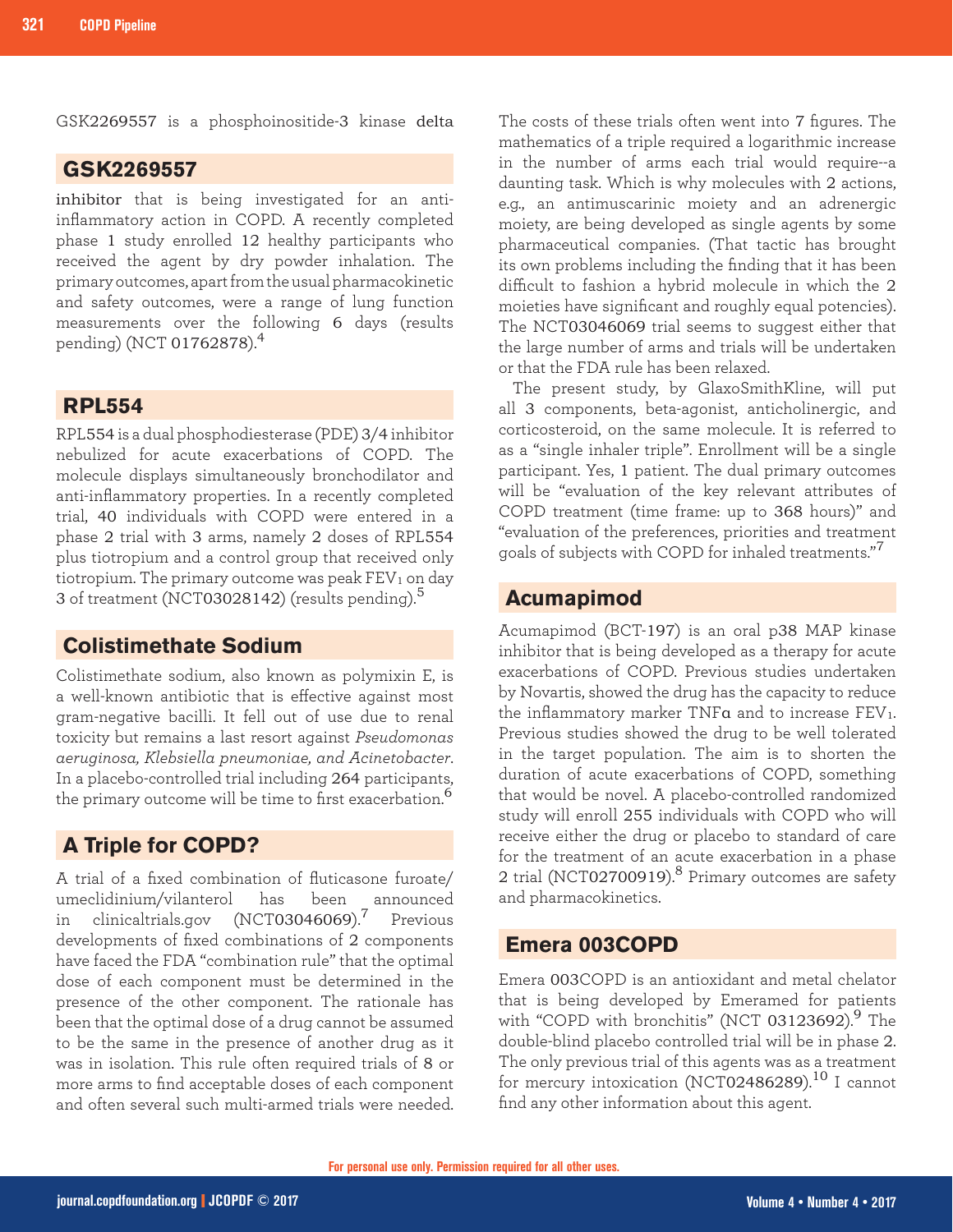## **AZD8871**

AZD8871 is another bifunctional molecule with both anti-muscarinic and beta-adrenergic functions being developed for both asthma and COPD. It is in phase 1 and if successful will probably be married up with a corticosteroid to form, effectively, a triple inhalation for airways disorders that seems to have become the holy grail for inflammatory airways disorders. In addition to the present study (NCT02573155), $^{11}$  3 other trials are registered in clinicaltrials.gov.

## **SPX-101**

The epithelial sodium channel (ENaC) is responsible for reduced airway hydration causing mucus dehydration and decreased mucociliary clearance.<sup>12</sup> It is therefore a target for the management of cystic fibrosis. SPX-101 inhibits ENaC. It is an inhalation in a recently completed phase 1 trial (NCT03056989) $^{13}$  for 5 individuals with cystic fibrosis independent of their underlying cystic fibrosis transmembrane conductance regulator (CFTR) gene mutation. If successful, one wonders whether it might be of interest in COPD.

## **IC14**

IC14 is an anti-CD14 antibody that blocks TNFα production.14 (It was first published in the early 2000's as an agent that might address the problem of inflammation in severe sepsis. After a flurry of about 6 or 7 publications, it seems that trials on its potential to address sepsis were disappointing. A further analysis of its potential is about to be renewed  $[NCT03017547]$ .<sup>15</sup> In a phase 2 study, 160 individuals with acute respiratory distress syndrome (ARDS) will be randomized to receive either the IC14 or placebo by intravenous injection in daily doses for 4 days. The primary outcome will be safety, secondary outcomes will be changes in ARDS markers, e.g., IL-8, sTNFR1, and IL-6.

## **ZL-2102**

ZL-2102 is a novel agent from China. The drug is in phase 1 in a double-blind, placebo-controlled, randomized trial. None of the other trials of the same agent, nor its sponsor, Zai Lab Pty Ltd, provide any information about the action of ZL-2102. There are no citations of ZL-2102 in Pub Med. However, the drug's sponsor claims that it aims to transform patients' lives rather than simply relieve symptoms, (more or less exactly what we need). Asthma and COPD are stated targets in a 14-day, 3-stage trial involving 104 normal healthy participants (NCT02397005).<sup>16</sup>

### **Viral and Bacterial Pathogens in the Respiratory Tract**

A new study will examine the occurrence of potential bacterial and viral pathogens in both stable and acute exacerbations of COPD in several Asian Pacific regions (NCT03151395).<sup>17</sup> It has been suggested that the infectious etiology of acute exacerbations of COPD (AECOPD) varies according to geographical region: "the primary purpose of this study (which will be conducted in several countries in Asia Pacific) is to evaluate the occurrence of bacterial and viral pathogens in the sputum of stable COPD patients and at the time of AECOPD. Given the increasing and projected burden of COPD in the Asian Pacific region, this study will also evaluate the frequency, severity and duration of AECOPD, as well as the impact of AECOPD on healthrelated quality of life, health care utilization and lung function," as stated on ClinicalTrials.gov.<sup>17</sup>

## **Yet Another LAMA/LABA**

Just when you thought we had enough doubles, there is another. However, with at least 3 LAMAs and 5 or 6 longacting beta2-agonists and several delivery pathways, and durations of actions, etc, one may compute 100 possibilities for essentially the same treatment. They are or will all be safe and effective. You have seen them all advertised and detailed to you and have yourself detailed them to your colleagues and this column is not about things you already know very well.

## **Chaperones for Cystic Fibrosis**

It is estimated that about 30% of cases of cystic fibrosis are due to protein misfolding due in turn to genetic abnormalities. The misfolded nascent proteins are, for one reason or another, unable to do their fluid and electrolyte duties at the cell surface. Chaperone proteins are proteins that promote the correct folding and assembly of other proteins. It is postulated that molecules can be synthesized that correct misfolded proteins in a chaperone manner. The pharmaceutical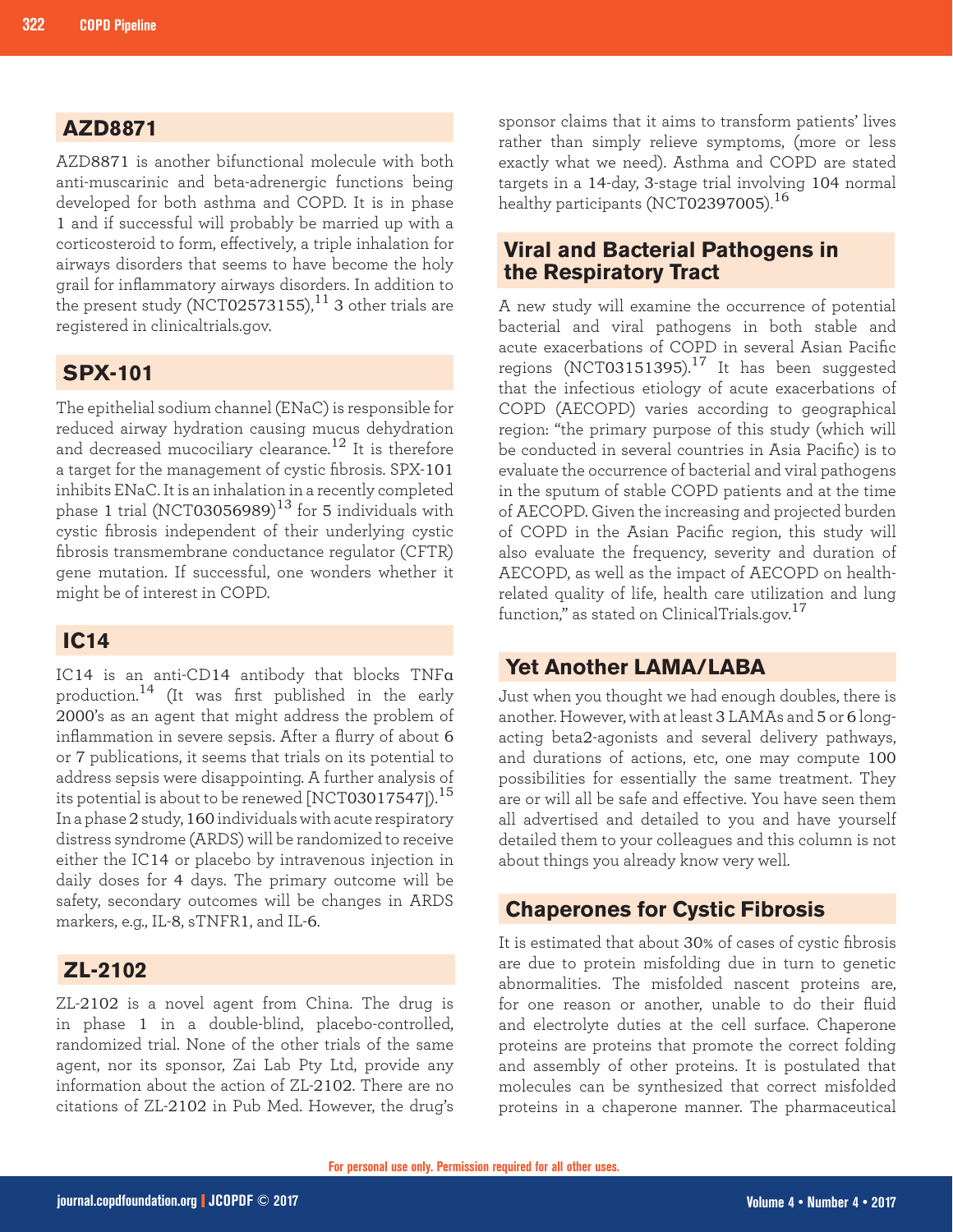company Vertex has obtained FDA approval for 2 drugs that can perform that function in cystic fibrosis: ivacaftor (Kalydeco) and a fixed combination of lumacaftor and ivacaftor (Orkambi). The same company has at least 4 other studies in phase 2 of fixed combinations of, essentially, triple combinations of either VX-659, or VX-440, or VX-445, or VX-152 in combination with a tezacaftor/ivacaftor combination.18 The concept is that each agent (chaperone) has its own effect and improves the overall outcome.

#### **Acknowledgement**

Special thanks to Johan Karlberg, MD, PhD, of *Clinical Trial Magnifier* newsletter, for much of the information in this report.